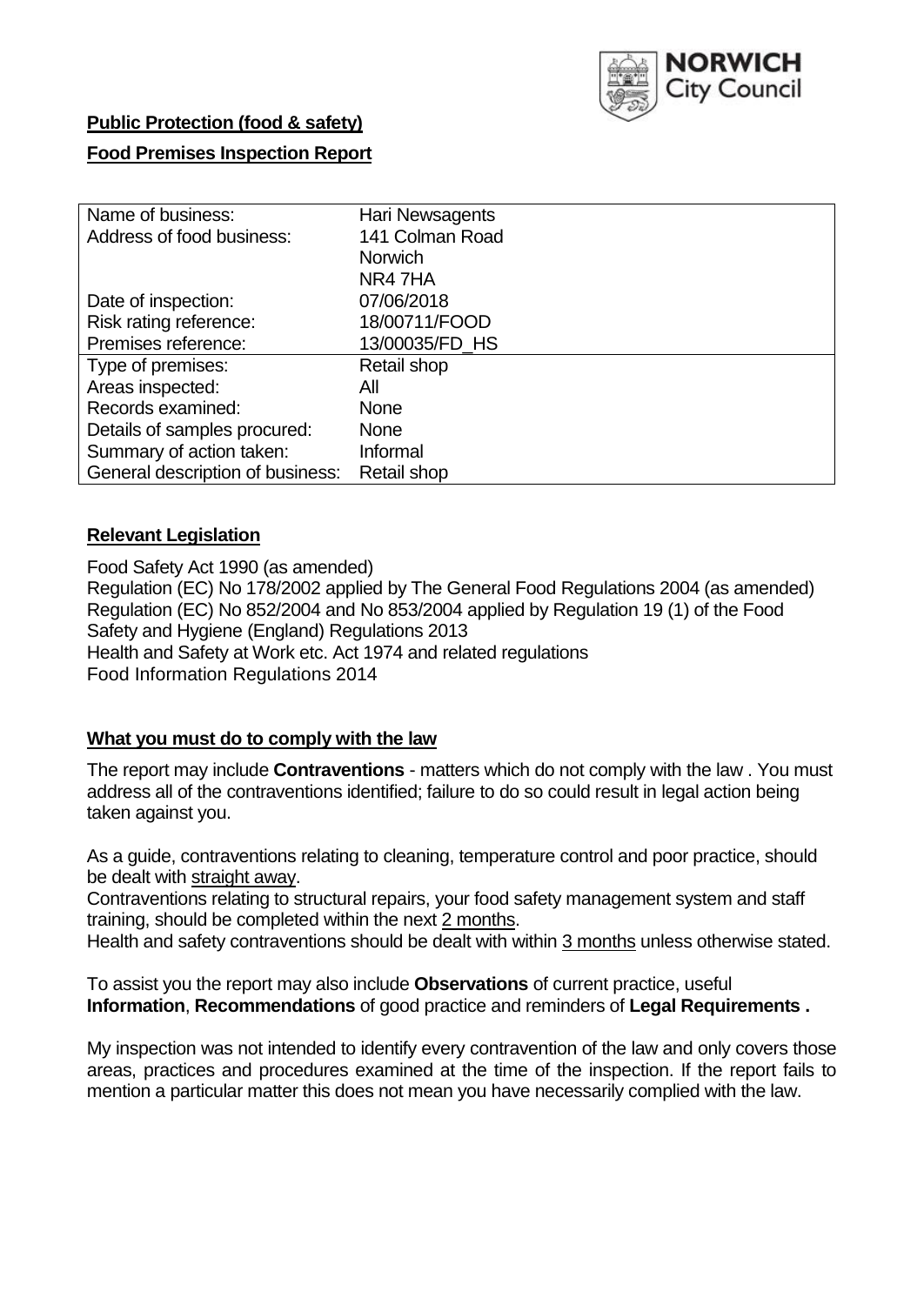# **FOOD SAFETY**

#### **How we calculate your Food Hygiene Rating:**

The food safety section has been divided into the three areas which you are scored against for the hygiene rating: 1. food hygiene and safety procedures, 2. structural requirements and 3. confidence in management/control procedures. Each section begins with a summary of what was observed and the score you have been given. Details of how these scores combine to produce your overall food hygiene rating are shown in the table.

| <b>Compliance Area</b>                     |          |    |          | <b>You Score</b> |               |    |           |                 |          |  |  |
|--------------------------------------------|----------|----|----------|------------------|---------------|----|-----------|-----------------|----------|--|--|
| Food Hygiene and Safety                    |          |    |          | $\Omega$         | 5             | 10 | 15        | 20              | 25       |  |  |
| <b>Structure and Cleaning</b>              |          |    |          | $\Omega$         | 5             | 10 | 15        | 20              | 25       |  |  |
| Confidence in management & control systems |          |    | $\Omega$ | 5                | 10            | 15 | 20        | 30 <sup>°</sup> |          |  |  |
|                                            |          |    |          |                  |               |    |           |                 |          |  |  |
| <b>Your Total score</b>                    | $0 - 15$ | 20 |          | $25 - 30$        | $35 - 40$     |    | $45 - 50$ |                 | > 50     |  |  |
| <b>Your Worst score</b>                    | 5        | 10 |          | 10               | 15            |    | 20        |                 |          |  |  |
|                                            |          |    |          |                  |               |    |           |                 |          |  |  |
| <b>Your Rating is</b>                      | 5        | 4  |          | 3                | $\mathcal{P}$ |    |           |                 | $\Omega$ |  |  |

Your Food Hygiene Rating is 3 - a generally satisfactory standard

# **1. Food Hygiene and Safety**

Food hygiene standards are high. You demonstrated a very good standard of compliance with legal requirements. You have safe food handling practices and procedures and all the necessary control measures to prevent cross-contamination are in place. Some minor contraventions require your attention. **(Score 5)**

000300

### Contamination risks

**Observation** Contamination risks were controlled.

### Hand-washing

**Contravention** The following evidence indicated hand-washing was not suitably managed:

 no means to dry hands in staff WC. Toilet paper is not suitable as means to dry hands for staff

### Temperature Control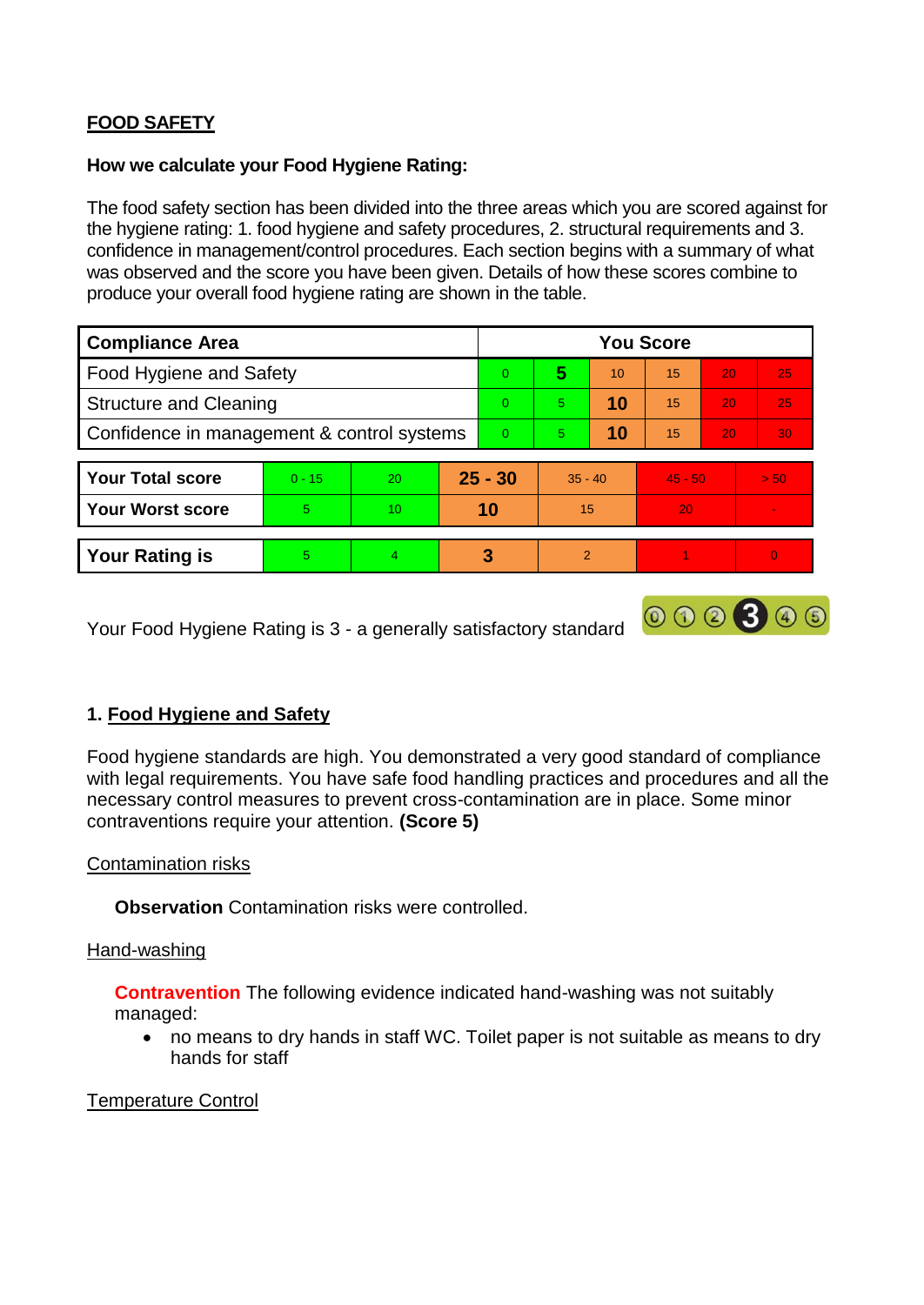**Observation** I was pleased to see you were able to limit bacterial growth and/or survival by applying appropriate temperature controls at points critical to food safety and that you were diligently monitoring temperatures.

### **2. Structure and Cleaning**

The structure facilities and standard of cleaning and maintenance are of a generally satisfactory standard but there are some repairs and/or improvements which are required in order for you to comply with the law. Pest control and waste disposal provisions are adequate. The contraventions require your attention; although not critical to food safety they may become so if not addressed. **(Score 10)**

### Cleaning of Structure

**Contravention** The following structural items were dirty and require more frequent and thorough cleaning:

- ground floor staff WC was very dirty and requires a thorough deep clean.
- walls, floor and ceiling in staff WC.
- piping in staff WC.
- cobwebs to walls, floor and ceiling in staff WC.

**Contravention** The following structural items could not be effectively cleaned and must be covered or made non-absorbent:

 bare chipboard shelving in all store rooms. You need to seal/treat the chipboard shelving to leave a smooth impervious surface that is easy to keep clean.

### **Maintenance**

**Contravention** The following items had not been suitably maintained and must be repaired or replaced:

- the toilet seat was damaged and was on the floor in the ground floor staff WC. You need to either fix, or replace and install a replacement toilet seat.
- damaged laminate and lino flooring in main shop area. There were gaps to laminate floor creating dirt traps.

### Facilities and Structural provision

**Contravention** The following facilities were inadequate or absent and must be provided or improved:

 gaps under rear door into area where you store bottled foods and packaged foods. You need to pest proof the rear door.

### Pest Control

**Contravention** The rear door was ill fitting allowing pests access to the premises. The door or frame must be adapted to prevent access: